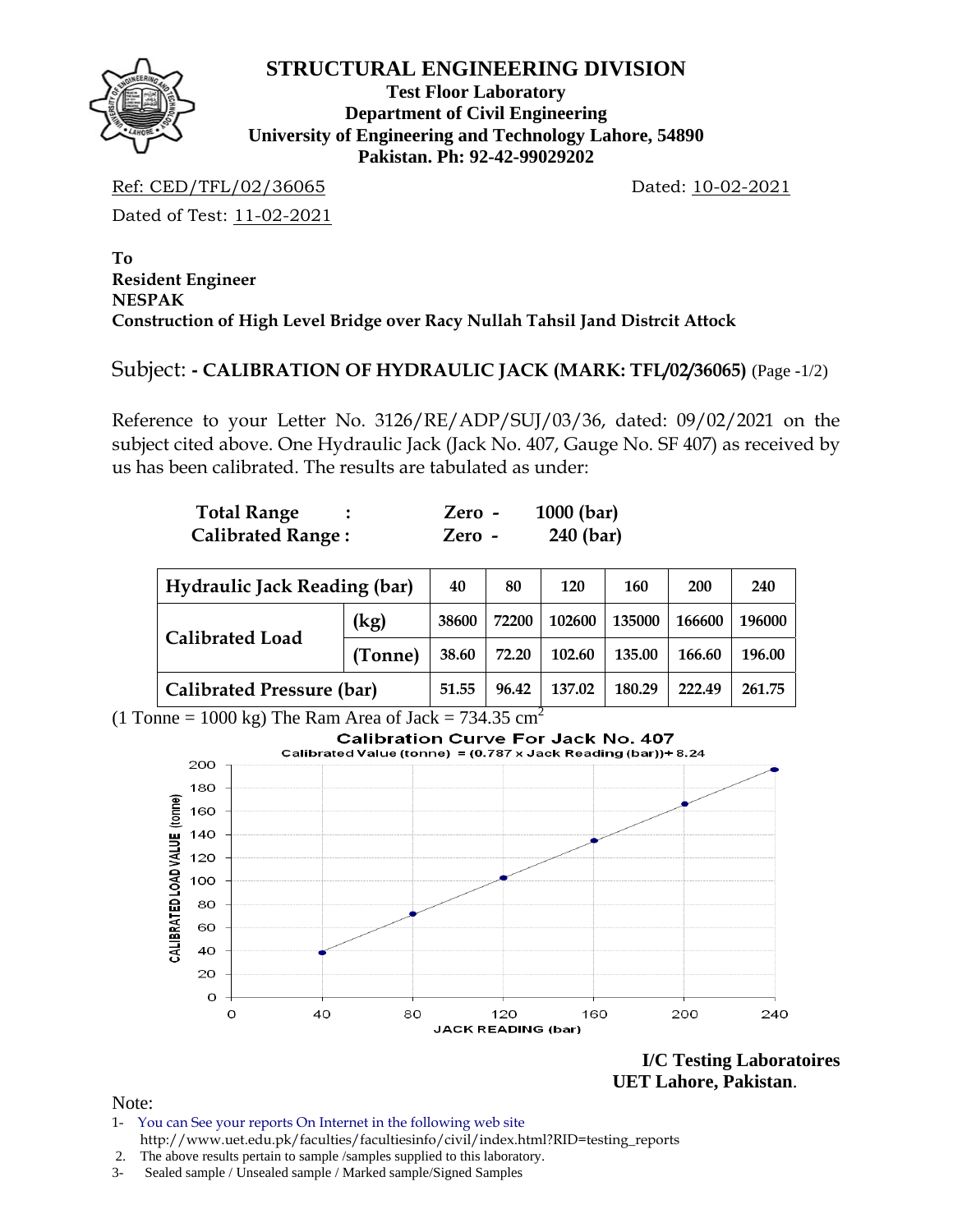

**Test Floor Laboratory Department of Civil Engineering University of Engineering and Technology Lahore, 54890 Pakistan. Ph: 92-42-99029202** 

Ref: CED/TFL/02/36065 Dated: 10-02-2021

Dated of Test: 11-02-2021

#### **To Resident Engineer NESPAK Construction of High Level Bridge over Racy Nullah Tahsil Jand Distrcit Attock**

# Subject: **- CALIBRATION OF HYDRAULIC JACK (MARK: TFL/02/36065)** (Page -2/2)

Reference to your Letter No. 3126/RE/ADP/SUJ/03/36, dated: 09/02/2021 on the subject cited above. One Hydraulic Jack (Jack No. 408, Gauge No. SF 408) as received by us has been calibrated. The results are tabulated as under:

| <b>Total Range</b>       | Zero - | $1000$ (bar) |
|--------------------------|--------|--------------|
| <b>Calibrated Range:</b> | Zero - | $260$ (bar)  |

| <b>Hydraulic Jack Reading (bar)</b> | 10      | 40    | 80    | 120    | 160    | 200    | 240    | 260    |        |
|-------------------------------------|---------|-------|-------|--------|--------|--------|--------|--------|--------|
| Calibrated                          | (kg)    | 0     | 27600 | 58800  | 89200  | 118200 | 149400 | 178600 | 193000 |
| Load                                | (Tonne) | 0     | 27.60 | 58.80  | 89.20  | 118.20 | 149.40 | 178.60 | 193.00 |
| <b>Calibrated Pressure (bar)</b>    |         | 36.88 | 78.57 | 119.18 | 157.93 | 199.62 | 238.64 | 257.88 |        |

(1 Tonne = 1000 kg) The Ram Area of Jack =  $733.975 \text{ cm}^2$ 



**I/C Testing Laboratoires UET Lahore, Pakistan**.

Note:

1- You can See your reports On Internet in the following web site http://www.uet.edu.pk/faculties/facultiesinfo/civil/index.html?RID=testing\_reports

 <sup>2.</sup> The above results pertain to sample /samples supplied to this laboratory.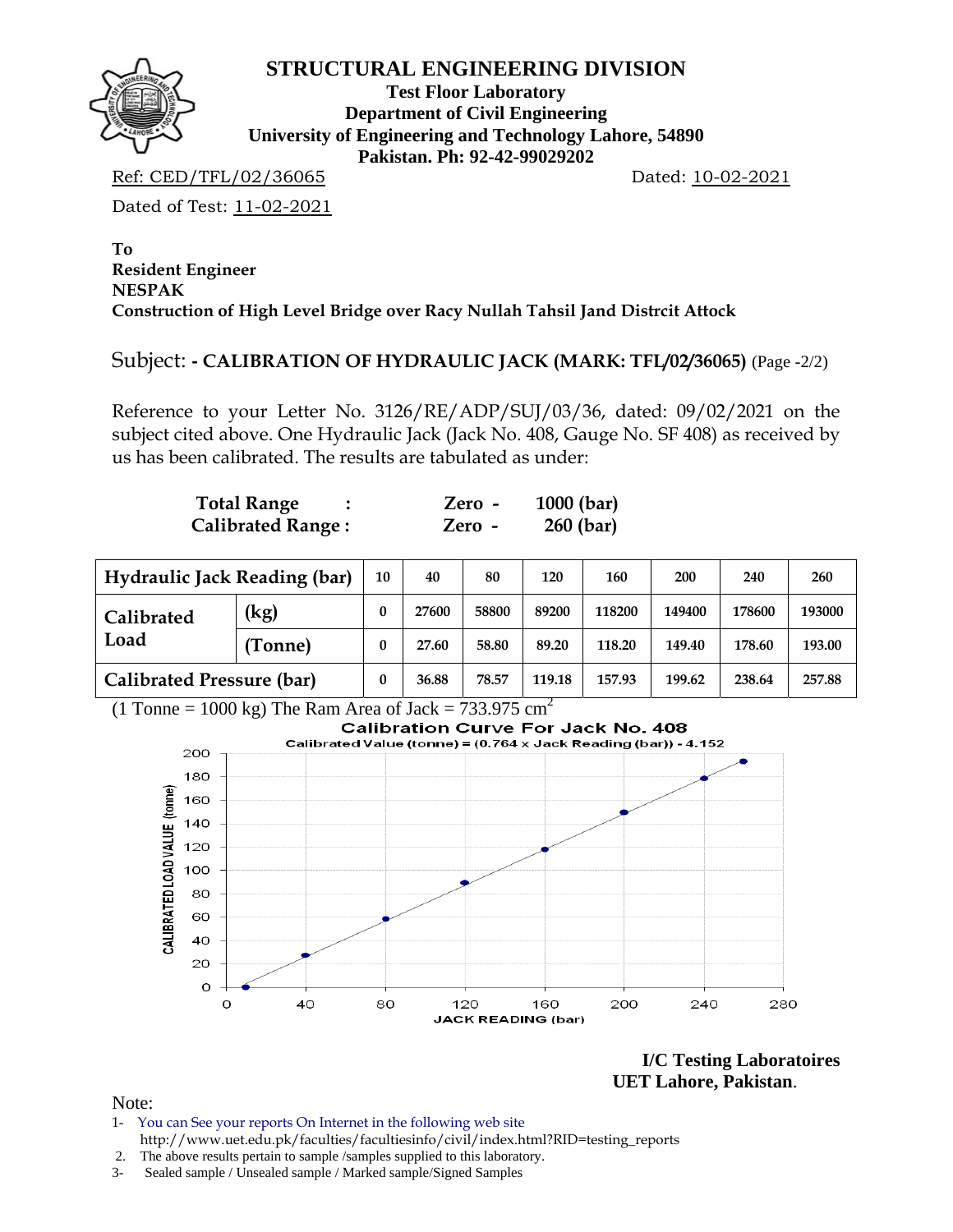

#### **Test Floor Laboratory Department of Civil Engineering University of Engineering and Technology Lahore, 54890 Pakistan. Ph: 92-42-99029202**

To, Resident Engineer ACE, Danish School Mankera Residency Establishment of Daanish School (Boys & Girls) at Mankera District Bhakkar

Reference # CED/TFL **36067** (Dr. Usman Akmal) Dated: 10-02-2021 Reference of the request letter # ACE/RE-PDS/MNK/BHK/21/376 Dated: 06-02-2021

### **Tension Test Report** (Page -1/1)

Date of Test 11-02-2021 Gauge length 8 inches

Description Deformed Steel Bar Tensile and Bend Test as per ASTM-A615

| Sr. No.        | Weight  |                | Diameter/<br><b>Size</b><br>(inch) |                              | Area<br>$(in^2)$ | <b>Yield load</b>                                   | <b>Breaking</b><br>Load  |         | <b>Yield Stress</b><br>(psi) |                                                                 | <b>Ultimate Stress</b><br>(psi) | Elongation               | % Elongation | Remarks |
|----------------|---------|----------------|------------------------------------|------------------------------|------------------|-----------------------------------------------------|--------------------------|---------|------------------------------|-----------------------------------------------------------------|---------------------------------|--------------------------|--------------|---------|
|                | (1bsft) | Nominal        | <b>Actual</b>                      | Nominal                      | Actual           | (kg)                                                | $\left(\text{kg}\right)$ | Nominal | Actual                       | Nominal                                                         | <b>Actual</b>                   | (inch)                   |              |         |
| 1              | 0.366   | 3/8            | 0.370                              | 0.11                         | 0.108            | 3000                                                | 5000                     | 60200   | 61480                        | 100200                                                          | 102500                          | 1.20                     | 15.0         |         |
| $\overline{2}$ | 0.369   | 3/8            | 0.372                              | 0.11                         | 0.109            | 2500                                                | 4100                     | 50100   | 50790                        | 82200                                                           | 83300                           | 1.50                     | 18.8         |         |
|                |         | $\blacksquare$ |                                    | $\qquad \qquad \blacksquare$ | ۰                |                                                     | ۰                        |         | $\blacksquare$               | ۰                                                               | $\blacksquare$                  | $\blacksquare$           | ٠            |         |
|                |         | ٠              |                                    |                              | $\blacksquare$   |                                                     |                          |         |                              |                                                                 |                                 | $\overline{\phantom{a}}$ | ٠            |         |
|                |         | ٠              |                                    |                              |                  |                                                     |                          |         |                              |                                                                 |                                 |                          | ۰            |         |
|                |         | $\blacksquare$ |                                    |                              |                  |                                                     |                          |         |                              |                                                                 |                                 |                          | ۰            |         |
|                |         |                |                                    |                              |                  |                                                     |                          |         |                              | Note: only two samples for tensile and one sample for bend test |                                 |                          |              |         |
|                |         |                |                                    |                              |                  |                                                     |                          |         |                              |                                                                 |                                 |                          |              |         |
|                |         |                |                                    |                              |                  |                                                     | <b>Bend Test</b>         |         |                              |                                                                 |                                 |                          |              |         |
|                |         |                |                                    |                              |                  | 3/8" Dia Bar Bend Test Through 180° is Satisfactory |                          |         |                              |                                                                 |                                 |                          |              |         |
|                |         |                |                                    |                              |                  |                                                     |                          |         |                              |                                                                 |                                 |                          |              |         |
|                |         |                |                                    |                              |                  |                                                     |                          |         |                              |                                                                 |                                 |                          |              |         |

#### **I/C Testing Laboratoires UET Lahore, Pakistan**.

Note:

- 1- You can See your reports On Internet in the following web site http://www.uet.edu.pk/faculties/facultiesinfo/civil/index.html?RID=testing\_reports
- 2. The above results pertain to sample /samples supplied to this laboratory.
- 3- Sealed sample / Unsealed sample / Marked sample/Signed Samples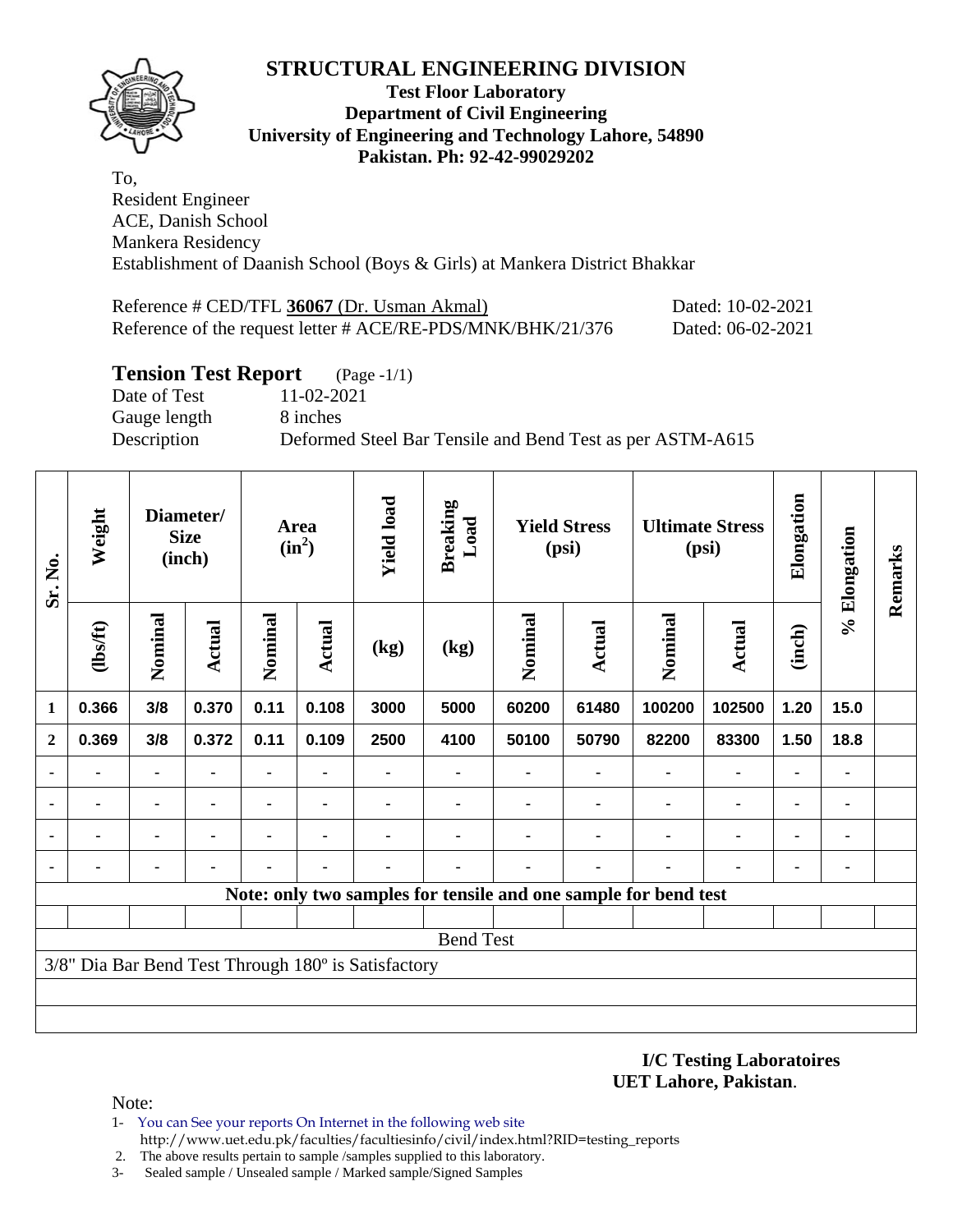

**Test Floor Laboratory Department of Civil Engineering University of Engineering and Technology Lahore, 54890 Pakistan. Ph: 92-42-99029202** 

To, M. Shahbaz Iqbal BPS (Pvt) Ltd Alpha Homes (Apartments) Project

Reference # CED/TFL 36068 (Dr. Qasim Khan) Dated: 10-02-2021 Reference of the request letter # Nil Dated: 10-02-2021

### **Tension Test Report** (Page -1/2) Date of Test 11-02-2021 Gauge length 8 inches Description Deformed Steel Bar Tensile and Bend Test as per ASTM-A615

| Sr. No.        | Weight         |                         | Diameter/<br><b>Size</b> |         | Area<br>$(in^2)$ | <b>Yield load</b>                                 | <b>Breaking</b><br>Load |         | <b>Yield Stress</b><br>(psi) |                                                                 | <b>Ultimate Stress</b><br>(psi) | Elongation     | % Elongation   | Remarks |
|----------------|----------------|-------------------------|--------------------------|---------|------------------|---------------------------------------------------|-------------------------|---------|------------------------------|-----------------------------------------------------------------|---------------------------------|----------------|----------------|---------|
|                | $\frac{2}{10}$ | Nominal<br>$(\#)$       | Actual<br>(inch)         | Nominal | Actual           | (kg)                                              | (kg)                    | Nominal | Actual                       | Nominal                                                         | Actual                          | (inch)         |                |         |
| $\mathbf{1}$   | 0.368          | 3                       | 0.371                    | 0.11    | 0.108            | 3600                                              | 5800                    | 72200   | 73300                        | 116300                                                          | 118100                          | 1.10           | 13.8           |         |
| $\overline{2}$ | 0.372          | $\overline{\mathbf{3}}$ | 0.373                    | 0.11    | 0.109            | 3500                                              | 5800                    | 70200   | 70550                        | 116300                                                          | 117000                          | 1.20           | 15.0           |         |
| ۰              |                | ٠                       |                          |         |                  |                                                   |                         |         |                              |                                                                 |                                 | ٠              |                |         |
| $\blacksquare$ | $\blacksquare$ | ۰                       |                          |         | $\blacksquare$   |                                                   |                         |         |                              |                                                                 | $\blacksquare$                  | ۰              |                |         |
| $\blacksquare$ | $\blacksquare$ |                         |                          |         | $\blacksquare$   |                                                   |                         |         |                              | $\blacksquare$                                                  | ۰                               | ۰              | $\blacksquare$ |         |
|                |                |                         |                          |         |                  |                                                   |                         |         |                              |                                                                 |                                 | $\blacksquare$ |                |         |
|                |                |                         |                          |         |                  |                                                   |                         |         |                              | Note: only two samples for tensile and two sample for bend test |                                 |                |                |         |
|                |                |                         |                          |         |                  |                                                   |                         |         |                              |                                                                 |                                 |                |                |         |
|                |                |                         |                          |         |                  |                                                   | <b>Bend Test</b>        |         |                              |                                                                 |                                 |                |                |         |
|                |                |                         |                          |         |                  | #3 Dia Bar Bend Test Through 180° is Satisfactory |                         |         |                              |                                                                 |                                 |                |                |         |
|                |                |                         |                          |         |                  |                                                   |                         |         |                              |                                                                 |                                 |                |                |         |
|                |                |                         |                          |         |                  |                                                   |                         |         |                              |                                                                 |                                 |                |                |         |

**I/C Testing Laboratoires UET Lahore, Pakistan**.

Note:

1- You can See your reports On Internet in the following web site http://www.uet.edu.pk/faculties/facultiesinfo/civil/index.html?RID=testing\_reports

2. The above results pertain to sample /samples supplied to this laboratory.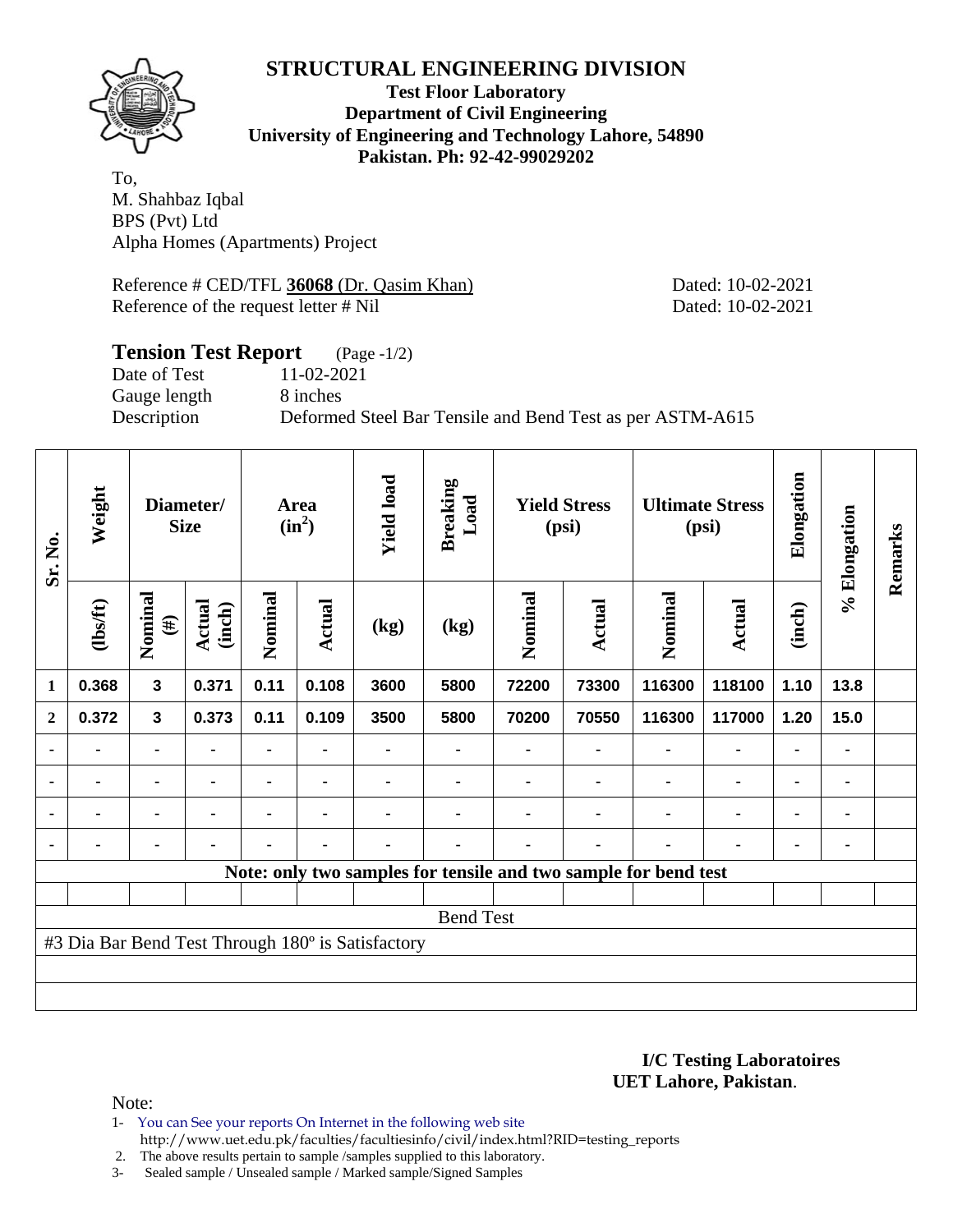

**Test Floor Laboratory Department of Civil Engineering University of Engineering and Technology Lahore, 54890 Pakistan. Ph: 92-42-99029202** 

To, M. Shahbaz Iqbal BPS (Pvt) Ltd Alpha Homes (Apartments) Project

Reference # CED/TFL 36068 (Dr. Qasim Khan) Dated: 10-02-2021 Reference of the request letter # Nil Dated: 10-02-2021

### **Tension Test Report** (Page -2/2) Date of Test 11-02-2021 Gauge length 8 inches Description Deformed Steel Bar Tensile and Bend Test as per ASTM-A615

| Sr. No.        | Weight         |                   | Diameter/<br><b>Size</b> |                | Area<br>$(in^2)$ | <b>Yield load</b>                                  | <b>Breaking</b><br>Load                                         |         | <b>Yield Stress</b><br>(psi) |         | <b>Ultimate Stress</b><br>(psi) | Elongation     | % Elongation | Remarks |
|----------------|----------------|-------------------|--------------------------|----------------|------------------|----------------------------------------------------|-----------------------------------------------------------------|---------|------------------------------|---------|---------------------------------|----------------|--------------|---------|
|                | (lbs/ft)       | Nominal<br>$(\#)$ | Actual<br>(inch)         | Nominal        | <b>Actual</b>    | (kg)                                               | (kg)                                                            | Nominal | Actual                       | Nominal | <b>Actual</b>                   | (inch)         |              |         |
| 1              | 4.109          | 10                | 1.240                    | 1.27           | 1.208            | 34200                                              | 55000                                                           | 59400   | 62410                        | 95500   | 100400                          | 1.60           | 20.0         |         |
| $\overline{2}$ | 4.089          | 10                | 1.237                    | 1.27           | 1.202            | 33000                                              | 54800                                                           | 57300   | 60510                        | 95200   | 100500                          | 1.50           | 18.8         |         |
| ٠              |                | ۰                 |                          |                |                  |                                                    |                                                                 |         |                              |         | ۰                               | ٠              |              |         |
| $\blacksquare$ | $\blacksquare$ |                   | $\blacksquare$           |                |                  |                                                    |                                                                 |         |                              | ٠       | $\blacksquare$                  | ۰              |              |         |
|                | $\blacksquare$ |                   | $\blacksquare$           | $\blacksquare$ | $\blacksquare$   |                                                    |                                                                 |         |                              | ٠       | $\blacksquare$                  | ۰              |              |         |
|                |                | ۰                 |                          |                |                  |                                                    |                                                                 |         | $\blacksquare$               |         |                                 | $\blacksquare$ |              |         |
|                |                |                   |                          |                |                  |                                                    | Note: only two samples for tensile and two sample for bend test |         |                              |         |                                 |                |              |         |
|                |                |                   |                          |                |                  |                                                    |                                                                 |         |                              |         |                                 |                |              |         |
|                |                |                   |                          |                |                  |                                                    | <b>Bend Test</b>                                                |         |                              |         |                                 |                |              |         |
|                |                |                   |                          |                |                  | #10 Dia Bar Bend Test Through 180° is Satisfactory |                                                                 |         |                              |         |                                 |                |              |         |
|                |                |                   |                          |                |                  |                                                    |                                                                 |         |                              |         |                                 |                |              |         |
|                |                |                   |                          |                |                  |                                                    |                                                                 |         |                              |         |                                 |                |              |         |

**I/C Testing Laboratoires UET Lahore, Pakistan**.

Note:

1- You can See your reports On Internet in the following web site http://www.uet.edu.pk/faculties/facultiesinfo/civil/index.html?RID=testing\_reports

2. The above results pertain to sample /samples supplied to this laboratory.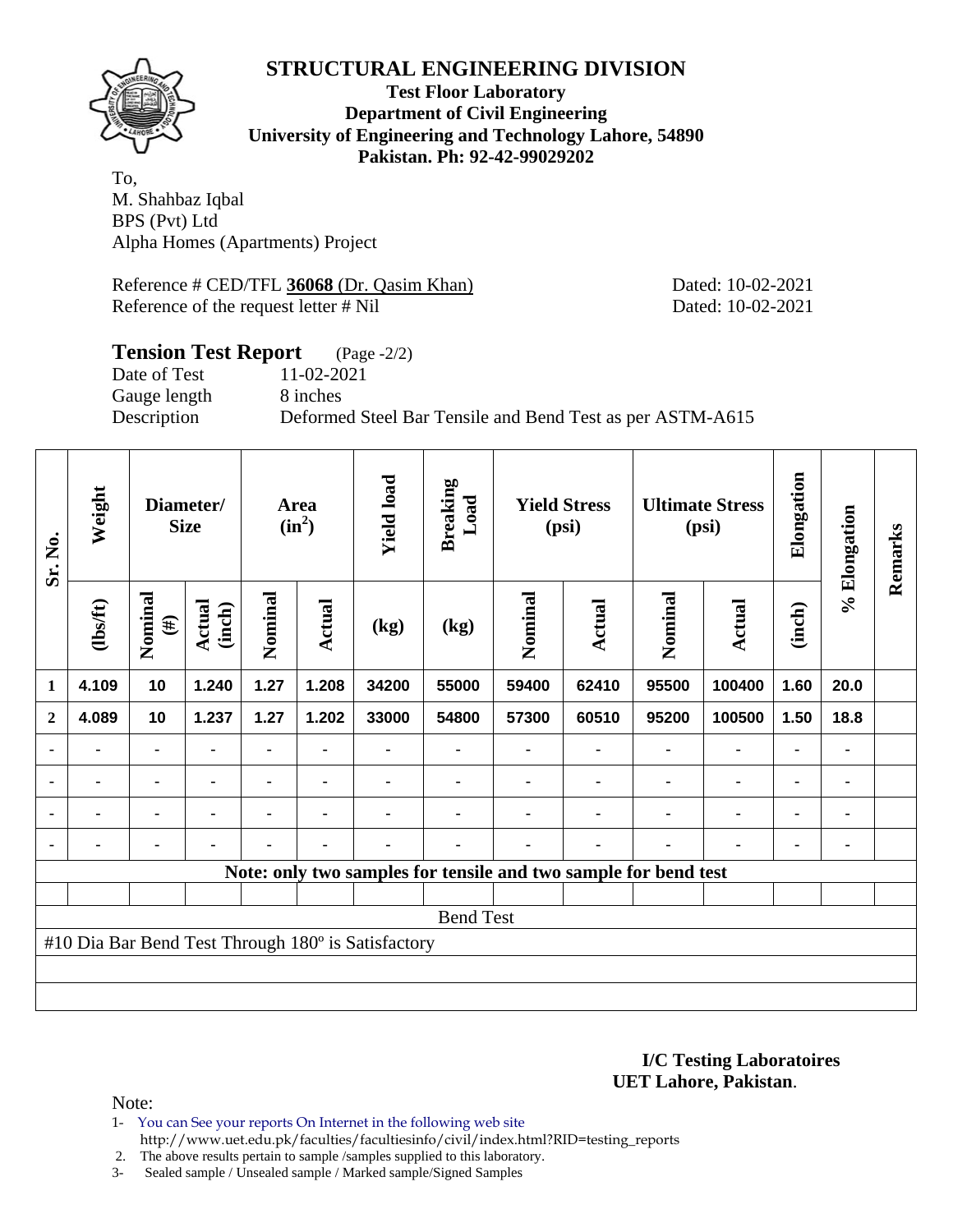

**Test Floor Laboratory Department of Civil Engineering University of Engineering and Technology Lahore, 54890 Pakistan. Ph: 92-42-99029202** 

Ref: CED/TFL/02/36069 Dated: 10-02-2021 Dated of Test: 11-02-2021

**To Senior Engineer Mansoor Mazhar & Associates Park View Villas Lahore (Vision Developers Private Limited)** 

Subject: **TESTING OF R.C.C. PIPE [ASTM-C76 – 08a]** (Page # 1/2)

Reference to your letter No. MMA/PVV/MH/07, dated 28.01.2021 on the

subject cited above. Two R.C.C. Pipes as received by us has been tested. The results are

tabulated as under.

| Sr.<br>N <sub>0</sub><br>$\bullet$ | Nominal<br>Size | Length<br>Total | $\rm_{Loaded}$<br>Length | <b>Diameter</b><br><b>External</b> | <b>Diameter</b><br>Internal | Thickness<br>Wall | load<br>Proof! | Ultimate<br><sub>0ad</sub><br>$\overline{\phantom{0}}$ | <b>Stress</b><br>Proof           | Ultimate<br><b>Stress</b>        |
|------------------------------------|-----------------|-----------------|--------------------------|------------------------------------|-----------------------------|-------------------|----------------|--------------------------------------------------------|----------------------------------|----------------------------------|
|                                    | (inch)          | (foot)          | (foot)                   | (foot)                             | (foot)                      | (inch)            | (kg)           | (kg)                                                   | <b>Pound/Linear</b><br>foot/foot | <b>Pound/Linear</b><br>foot/foot |
| $\mathbf{1}$                       | 12              | 7.82            | 7.30                     | 1.34                               | 1.00                        | 2.02              | 4400           | 5100                                                   | 1326                             | 1536                             |
| $\boldsymbol{2}$                   | 12              | 7.87            | 7.30                     | 1.35                               | 1.00                        | 2.04              | 3800           | 5300                                                   | 1143                             | 1594                             |

**I/C Testing Laboratoires UET Lahore, Pakistan**.

Note:

1- You can See your reports On Internet in the following web site

http://www.uet.edu.pk/faculties/facultiesinfo/civil/index.html?RID=testing\_reports

2. The above results pertain to sample /samples supplied to this laboratory.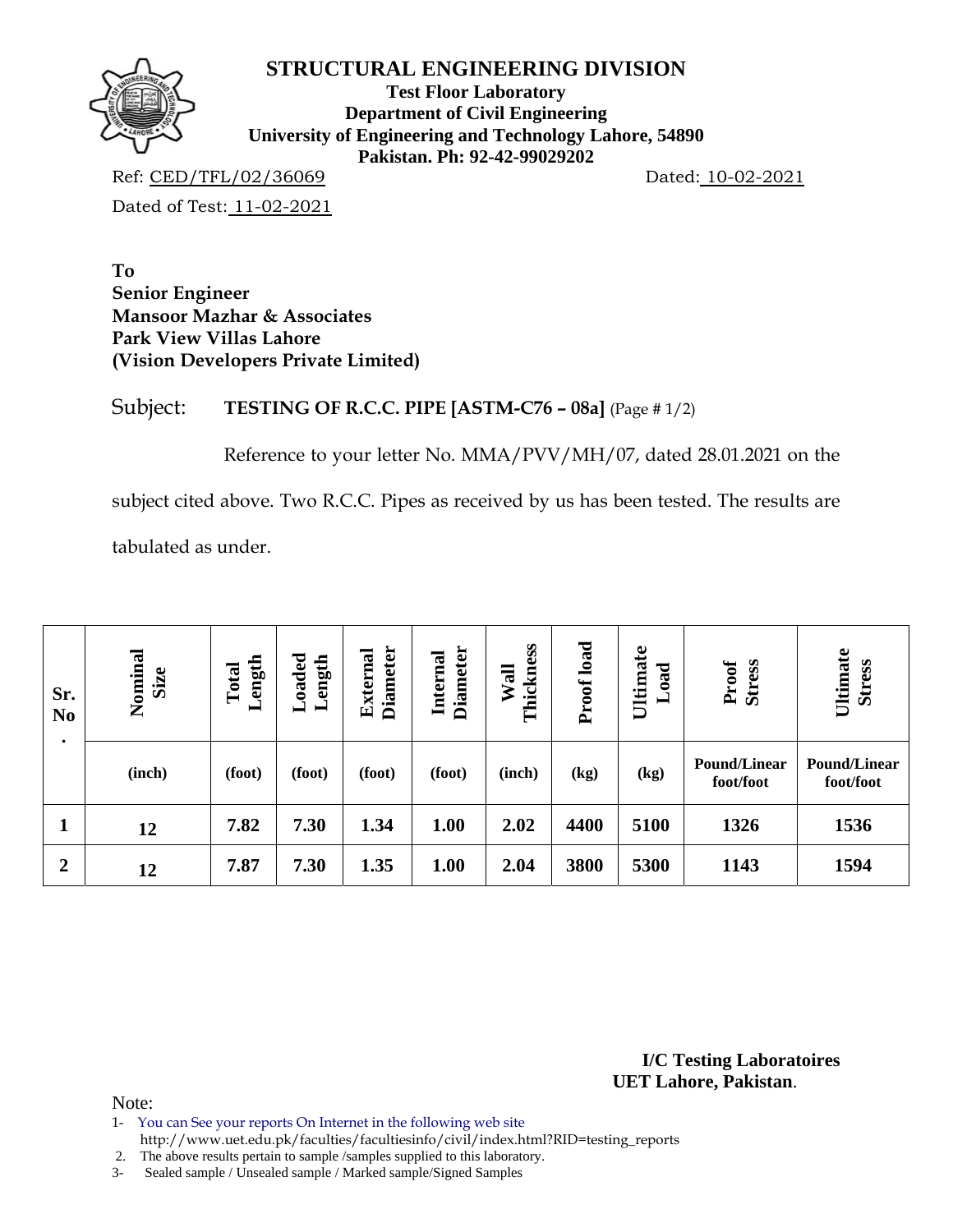

**Test Floor Laboratory Department of Civil Engineering University of Engineering and Technology Lahore, 54890 Pakistan. Ph: 92-42-99029202** 

Ref: CED/TFL/02/36069 Dated: 10-02-2021

Dated of Test: 11-02-2021

**To Senior Engineer Mansoor Mazhar & Associates Park View Villas Lahore (Vision Developers Private Limited)** 

Subject: **TESTING OF R.C.C. PIPE [ASTM-C76 – 08a]** (Page # 2/2)

Reference to your letter No. MMA/PVV/MH/07, dated 28.01.2021 on the

subject cited above. Two R.C.C. Pipes as received by us has been tested. The results are

tabulated as under.

| Sr.<br>N <sub>0</sub><br>$\bullet$ | Nominal<br>Size | Length<br>Total | $\rm_{Loaded}$<br>Length | <b>Diameter</b><br><b>External</b> | <b>Diameter</b><br>Internal | Thickness<br>Wall | load<br>Proof! | Ultimate<br><sub>0ad</sub><br>$\overline{\phantom{0}}$ | <b>Stress</b><br>Proof           | Ultimate<br><b>Stress</b>        |
|------------------------------------|-----------------|-----------------|--------------------------|------------------------------------|-----------------------------|-------------------|----------------|--------------------------------------------------------|----------------------------------|----------------------------------|
|                                    | (inch)          | (foot)          | (foot)                   | (foot)                             | (foot)                      | (inch)            | (kg)           | (kg)                                                   | <b>Pound/Linear</b><br>foot/foot | <b>Pound/Linear</b><br>foot/foot |
| $\mathbf{1}$                       | 9               | 7.68            | 7.30                     | 0.92                               | 0.63                        | 1.72              | 7900           | 10800                                                  | 3798                             | 5192                             |
| $\boldsymbol{2}$                   | 9               | 7.74            | 7.31                     | 0.92                               | 0.63                        | 1.73              | 7500           | 9300                                                   | 3611                             | 4478                             |

**I/C Testing Laboratoires UET Lahore, Pakistan**.

Note:

1- You can See your reports On Internet in the following web site

http://www.uet.edu.pk/faculties/facultiesinfo/civil/index.html?RID=testing\_reports

2. The above results pertain to sample /samples supplied to this laboratory.